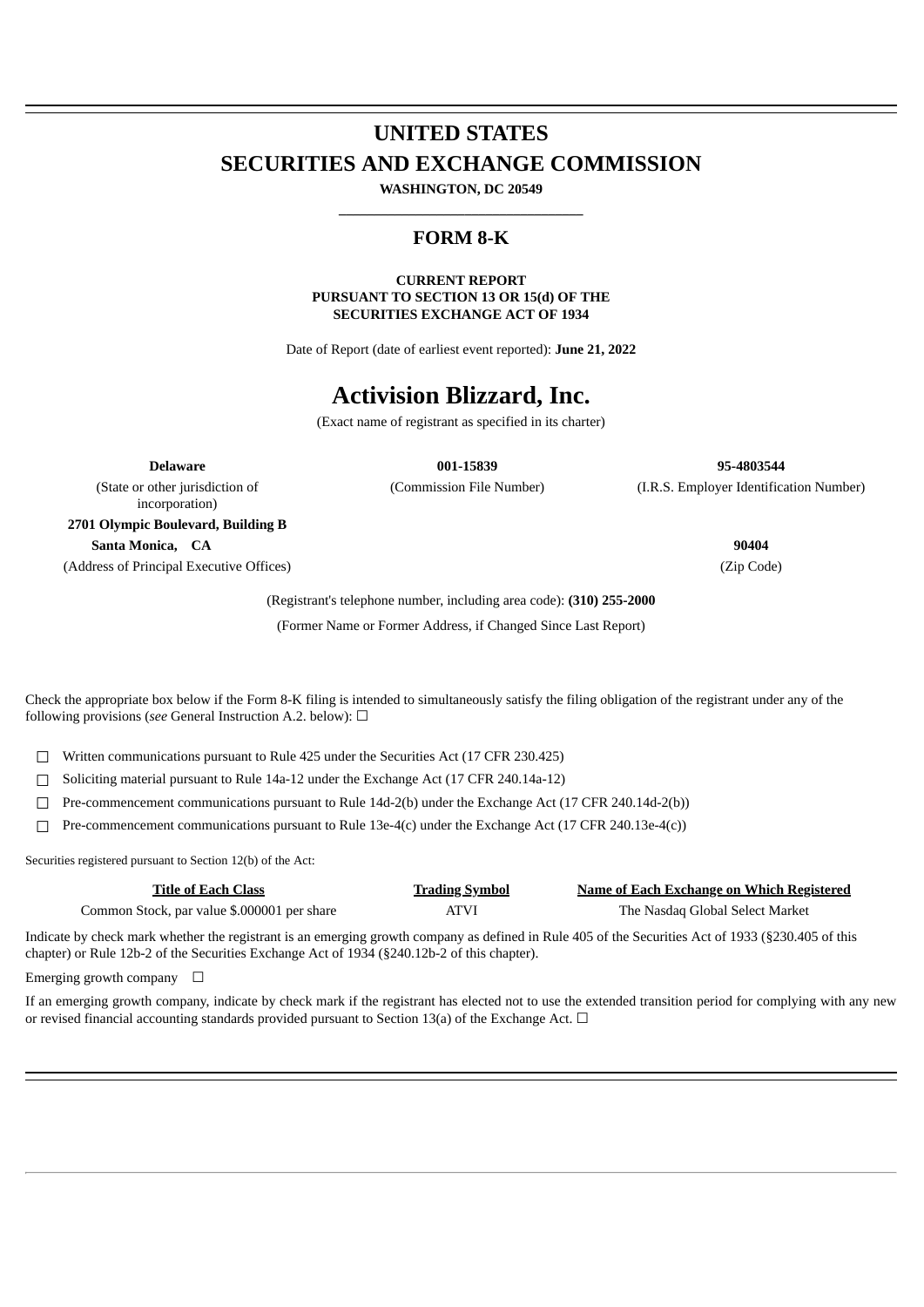#### **Item 5.07 Submission of Matters to a Vote of Security Holders**

On June 21, 2022, Activision Blizzard, Inc. (the "Company") held its annual meeting of stockholders (the "Annual Meeting") to vote on the five proposals described in the Company's definitive proxy statement filed with the U.S. Securities and Exchange Commission on April 29, 2022 (the "Proxy Statement").

Each of the proposals upon which the Company's stockholders voted at the Annual Meeting, and the final, certified results reported by the Company's independent inspector of elections, American Election Services, LLC, are set forth below.

*Proposal 1*: The following ten directors were elected to serve one-year terms expiring at the Company's 2023 Annual Meeting of Stockholders, and until their respective successors are duly elected or appointed and qualified or until the earlier of their death, resignation or removal.

|                | For         | <b>Against</b> | <b>Abstain</b> | <b>Broker Non-Vote</b> |
|----------------|-------------|----------------|----------------|------------------------|
| Reveta Bowers  | 570,069,460 | 20,069,854     | 8,323,643      | 49,424,806             |
| Kerry Carr     | 594,269,935 | 2,253,529      | 1,939,493      | 49,424,806             |
| Robert Corti   | 501,431,883 | 95,076,047     | 1,955,027      | 49,424,806             |
| Brian Kelly    | 527,602,184 | 68,415,423     | 2,445,350      | 49,424,806             |
| Robert Kotick  | 533,703,580 | 62,597,199     | 2,162,178      | 49,424,806             |
| Lulu Meservey  | 594,225,355 | 2,302,158      | 1,935,444      | 49,424,806             |
| Barry Meyer    | 521,987,017 | 74,530,701     | 1,945,239      | 49,424,806             |
| Robert Morgado | 431,416,165 | 164,932,068    | 2,114,724      | 49,424,806             |
| Peter Nolan    | 546,056,263 | 50,459,532     | 1,947,162      | 49,424,806             |
| Dawn Ostroff   | 570,649,200 | 25,909,272     | 1,904,485      | 49.424.806             |

*Proposal 2*: A non-binding, advisory proposal on the compensation of the Company's executive officers, as disclosed in the Compensation Discussion and Analysis section of the Proxy Statement, was approved.

| For                               | eainst   | -bstain                                                         | Broker Non-Vote        |
|-----------------------------------|----------|-----------------------------------------------------------------|------------------------|
| $\sim$ $\sim$                     |          | .                                                               | _____                  |
| $\sim$ $ \sim$<br>524<br>ےت<br>__ | .072.128 | $\sim$ $\sim$ $\sim$<br>$\sim$ $\sim$ $\sim$<br>75,653<br>ے . ب | 424,806<br>40<br>- - - |

*Proposal 3*: The appointment of PricewaterhouseCoopers LLP as the Company's independent registered public accounting firm for 2022 was ratified.

| For<br>____                        | ≃ainsr<br>$ -$<br>- 0           | .        |
|------------------------------------|---------------------------------|----------|
| ⊐∩ר<br>-981<br>υz<br>$-$<br>$\sim$ | $\sim$ $\sim$ $\sim$<br>u-<br>. | .658.608 |

*Proposal 4*: A stockholder proposal regarding the nomination of an employee representative director was not approved.

| $\overline{\phantom{a}}$<br>For | \gainst        | hstain –         | -Vote<br>Broker<br>Non- |
|---------------------------------|----------------|------------------|-------------------------|
| . ٩٥<br>---<br>$\sqrt{2}$       | ---<br>091 091 | $\sim$<br>$-946$ | '4.806<br>$\sqrt{2}$    |

*Proposal 5:* A stockholder proposal regarding the preparation of a report about the Company's efforts to prevent abuse, harassment and discrimination was approved.

| For<br>____  |                 |            | -Vote<br>וח |
|--------------|-----------------|------------|-------------|
| . הרב<br>308 | 10 <sup>7</sup> | .508<br>ית | 80f         |